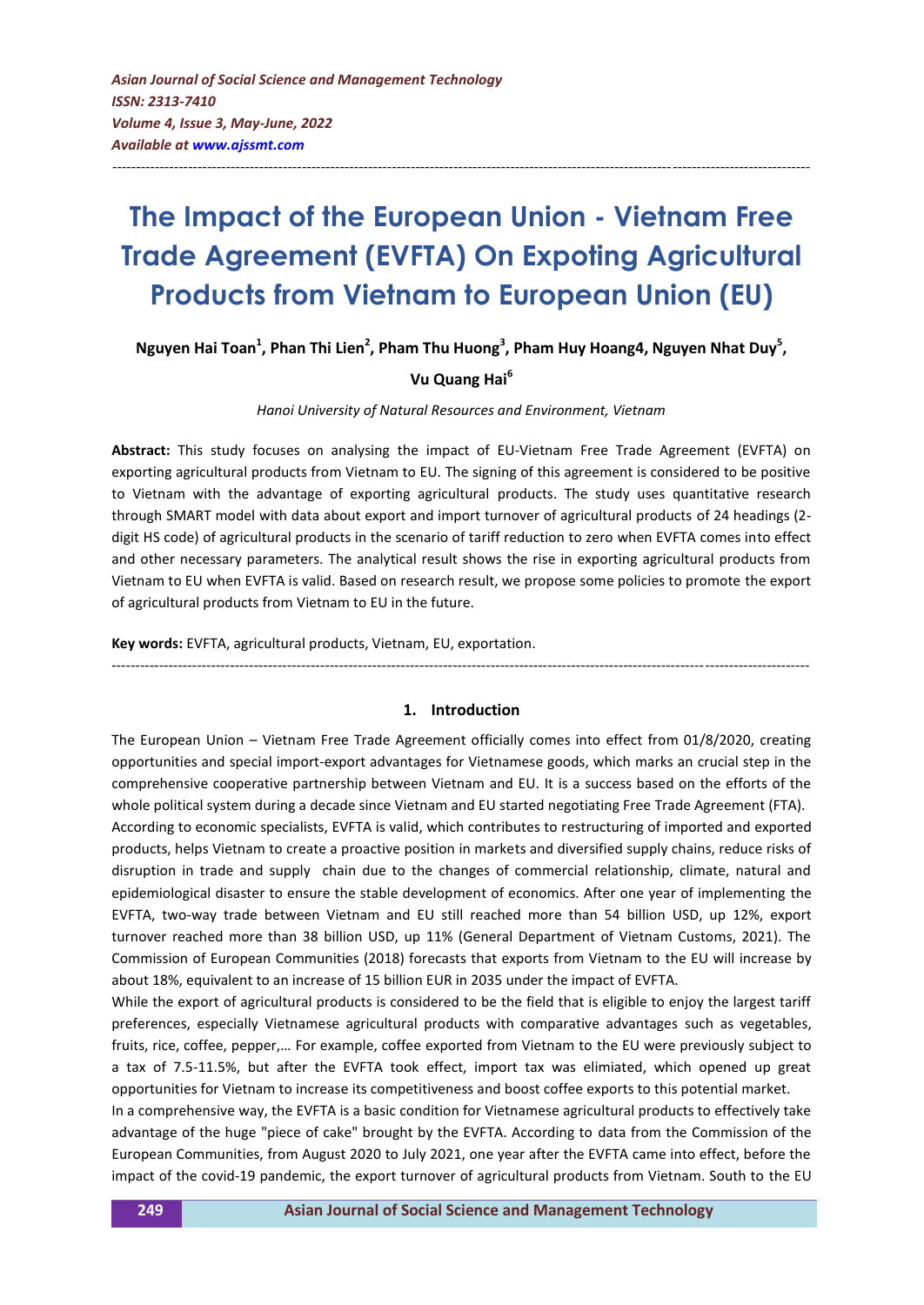still reached 1,993.96 million EUR. However, the above result is not commensurate with Vietnam's potential, has not fully exploited the tariff incentives from EVFTA and Vietnam's comparative advantage in agricultural products. On the other hand, the EU is one of the difficult markets with strict technical barriers in trade, especially for agricultural products.

Therefore, the analysis and assessment of the impact of the EVFTA on the export of agricultural products from Vietnam to the EU is necessary for Vietnam to make specific adjustments and plans for the immediate priority goals as well as the long-term benefits, thereby improving the effectiveness of supporting Vietnamese businesses in the coming time, boosting the export of agricultural products from Vietnam to the EU during EVFTA implementation.

## **2. Literature review**

Researching the impact of FTA on member states, Viner (1950) gave two trends of main impacting of FTA that are trade creation and trade diversion. Trade creation occurs when the quantity of domestically-produced goods reduces and is replaced by importing goods from cooperative nations of FTA, the increase of consumption quantity is met by imported goods.

Trade diversion occurs when goods imported from nations that are not members of FTA reduce and are replaced by goods imported from member states of FTA due to the reduction in tax that makes the price of imported goods if lower than the others. If the positive influences from setting up larger trade market are greater than the negative ones from trade diversion, FTA will improve the welfare of the country.

When applying the theories of trade diversion and trade creation to analyze the impact of the FTA between the EU and South Africa, Johanna Assarson concluded that exports from South Africa to the EU increased by 75% and imports by 93%. from 1999-2004, shows that the trade creation impact has already taken place and that South Africa has benefited from the establishment of an FTA with the EU.

Paul Baker (2015) used computable general equibrilium and computable partial equibrilium to analyse the expected impacts of EVFTA, apply a standard sustainable impact assessment framework with a forecast up to 2025. Vietnam is foreseen to grow significantly thanks to capital inflows and improvement impacts of enhancing labour productivity with an estimate to generate an additional 7-8% GDP in terms of economic growth by 2025.

Hadjinikolov et. al. (2018) used computable partial equibrilium to analyse the impact of EVFTA on exporting rice from Bulgaria to Vietnam. The result showed that the EVFTA creates opportunities of exporting rice to Vietnam of Bulgaria with the highest positive impact on products from food industry, chemical industry and garmetn industry. The limitation of this study was when performing the simulation, the study defaulted to the case of full liberalization despite the existence of tariffs on some products.

Nguyen Thi Huyen Trang (2016) when analysing the commitments in EVFTA for footwear proposed that the EVFTA is more attractive to most of tax lines reduced to 0% compared to GSP, creating a better momentum for footwear exports into the EU with expected growth of about 20-30%; while Belgium, Germany and Netherland are the three largest footwear import markets from Vietnam in the EU. However, the study haven't quantified particularly the impact of EVFTA to which extent yet.

Nguyen Tien Hoang et. al. (2021) used SMART model to analyse the impact of the EVFTA on exporting wood and products from wood from Vietnam to the EU. The result showed that there was an slight increase in exporting when the EVFTA is valid. The trade creation effect outweighs the trade diversion effect, accounting for about 57.49% of the total trade impact.

Similarly, when conducting the illustration of SMART model to study the impact of the EVFTA on Vietnam's main commodities to the EU, Pham Van Phuc Tan (2019) shows that the impact of the trade creation dominates the trade diversion when it accounts for 69& of total impact of the EVFTA for exporting vessels of Vietnam. While, Trinh Thuy Ngan (2020) concludes that the EVFTA will create positive impact to make the value of exporting agricultural products from Vietnam to the EU increase up to more than 37.352 million USD.

Truong Thu Ha (2021) evaluated the opportunites and threats of exporting agricultural products to the EU when joining the EVFTA and suggested some methods to promote export, take advantage of the opportunities brought by the EVFTA. The limitaion of the study is not to quantify specifically the impact of the EVFTA on exporting agricultural products from Vietnam to the EU.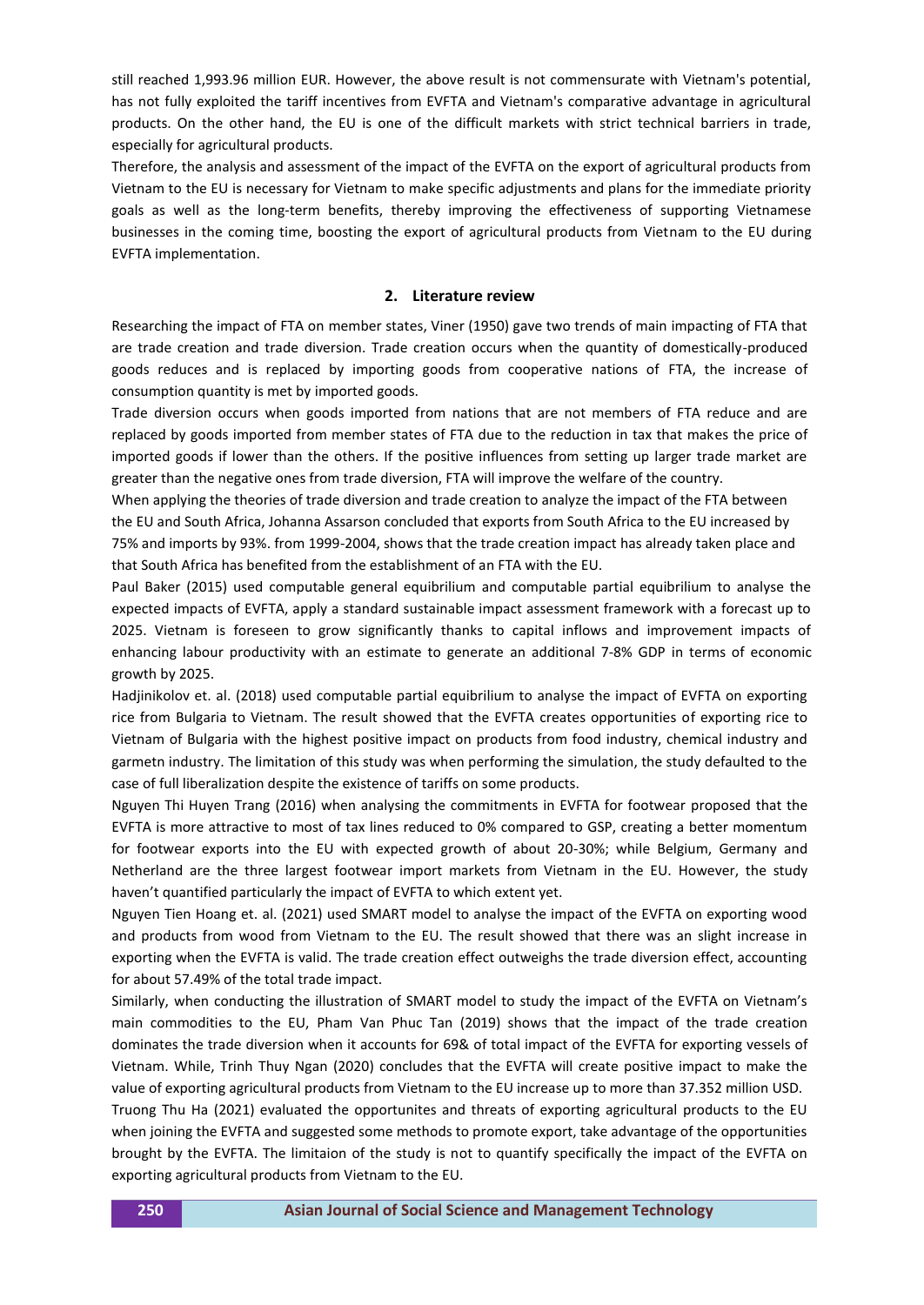Thus, it can be seen that the above studies have not fully and comprehensively studied the impact of the EVFTA on the export of agricultural products from Vietnam to the EU. Therefore, this is a study that contributes to filling the above gap on the impacts of the EVFTA on the export of agricultural products from Vietnam to the EU; thereby, proposing some recommendations to promote agricultural exports. products from Vietnam to the EU.

# **3. Research method**

To use and analyse the collected data, we used statistical method, comparison and analyzed trade indicators and SMART model.

# *Revealed comparative advantage index (RCA)*

Liesner (1985) based on revealed comparative advantage and indicated that the idea of evaluating a product having comparative advantage of a country through analyzing export turnover of this product.

If RCA  $> 1$ , country i have a comparative advantage in product j. If RCA  $< 1$ , country i doesn't have a comparative advantage in product j. To evaluate specifically the degree of comparative advantage, RCA is divided into 4 groups below:

| No. | Group            | The degree of comparative advantage |  |  |
|-----|------------------|-------------------------------------|--|--|
|     | $0 < RCA \leq 1$ | No comparative advantage            |  |  |
|     | $1 < RCA \leq 2$ | Low comparative advantage           |  |  |
|     | $2 < RCA \leq 4$ | Average comparative advantage       |  |  |
|     | RCA > 4          | High comparative advantage          |  |  |

**Table 1. Classification of the degree of comparative advantage based on RCA**

 *Source: Hinloopen & Van Marrewijk (2001)*

## Mathematical definition

$$
RCA_{ij} = \frac{\frac{x_{ij}}{x_{it}}}{\frac{x_{wj}}{x_{wt}}}
$$

Where:

RCA: comparative advantage index;

 $x_{ij}$ : export turnover of product j of country i;

 $x_{it}$ : total export turnover of country i;

 $x_{wi}$ : export turnover of all countries in the world;

 $x_{wt}$ : total export turnover of all countries in the world.

## *Analyzing by SMART model*

SMART model (Software for Market Analysis and Restrictions on Trade) bases on computable partial equibrilium theory accompanied by a simulation tool that is part of the WITS supplied by World Bank.

There are two approaches to assessing the impact of an FTA on a country's trade, including potential impact assessment (ex-ante) and actual impact assessment (ex-post). Through background theory and empirical models, the new EVFTA will take effect on August 1, 2020, so it will be difficult to assess the actual impact of the EVFTA when there is not enough necessary data. Therefore, choosing a model to assess the potential impact of EVFTA on Vietnam's agricultural exports to the EU market is the most appropriate method.

The pros of SMART model are easily accessible and go with WITS, bring many important quantitative results about trade impact, welfare, tax takings of a industry quite detailedly and analyse at the most isolated trade data level. However, the limitation of SMART model is the result of the model limited by direct influences when there are some changes in commercial policies of a market as the model bases on computable partial equibrilium theory. Therefore, the model ignores indirect effects of trade policy changes in other markets (intersectoral effects) and feedback effects (effects due to trade policy changes in a particular market which spread to relevant markets and back to the market under consideration).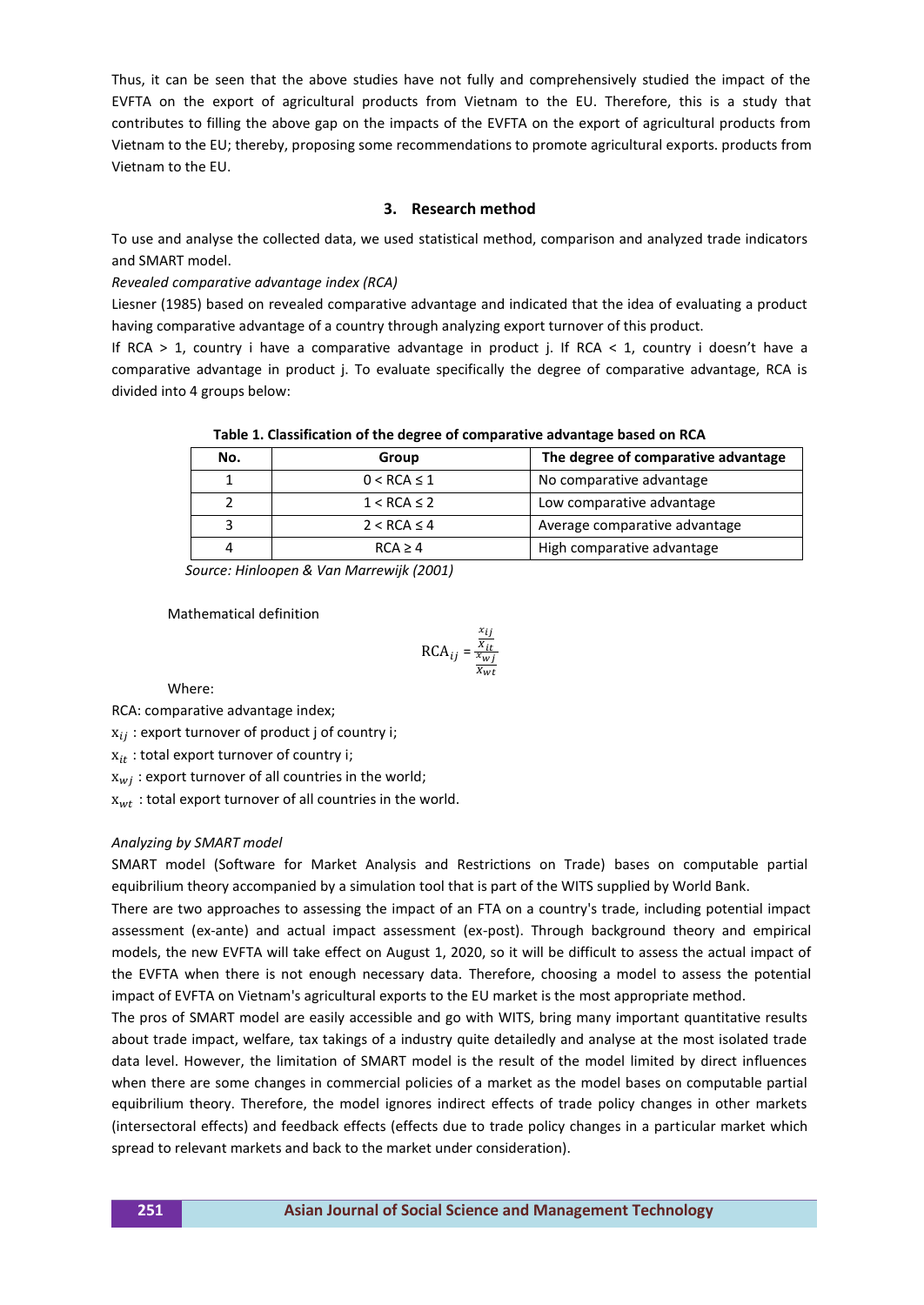With SMART model, to evaluate the expected impact of reducing tax according to EVFTA on commercial activities of agricultural products of Vietnam with the EU. The selected tariff reduction scenario is a 100% tax reduction. Using the SMART tool, we consider and evaluate the impact of tariff elimination on the export of agricultural products from Vietnam to the EU. In this scenario, only the impacts of agricultural products will be analyzed and assessed, specifically code HS 01 to 24, 1601 and 1602 except for aquatic products (code HS 03). The data to run the model are taken from the WIST system of World Bank (World Bank, 2020).

# **4. Research result**

## *4.1. Revealed Comparative Advantage Index (RCA)*

RCA index of agricultural products industry of Vietnam from 2011 to 2020 compared to the world based on 2 digit HS displayed in table 4.6. Articles of a kind "Coffee, tea, maté and spices" (HS 09) have the greatest competitive advantage with RCA about 8 – 30.000. Articles of a kind "edible fruit and nuts; peel of citrus fruit or melons" (HS 08) have the average competitive advantage with RCA about  $1.5 - 3$ . In fact, there are different articles of agricultural products of Vietnam which don't have comparative advantage such as "Live animals; animal products" (HS 01), "Meat and edible meat offal" (HS 02), "Dairy produce; birds' eggs; natural honey; edible products of animal origin, not elsewhere specified or included" (HS 04), "Cereals" (HS 10), "Products of the milling industry; malt; starches; inulin; wheat gluten" (HS 11), "Sausages and similar products, of meat, meat offal or blood; food preparations based on these products" (HS 1601), "Other prepared or preserved meat, meat offal or blood" (HS 1602), "Sugars and sugar confectionery" (HS 17), "Cocoa and cocoa preparations" (HS 18), "Residues and waste from the food industries; prepared animal fodder" (HS 23), "Tobacco and manufactured tobacco substitutes" (HS 24).

| <b>HS</b> | 2011   | 2012   | 2013   | 2014   | 2015   | 2016   | 2017   | 2018   | 2019  | 2020  |
|-----------|--------|--------|--------|--------|--------|--------|--------|--------|-------|-------|
| code      |        |        |        |        |        |        |        |        |       |       |
| 01        | 0.193  | 0.128  | 0.090  | 0.141  | 0.119  | 0.116  | 0.100  | 0.131  | 0.141 | 0.161 |
| 02        | 0.023  | 0.016  | 0.018  | 0.016  | 0.026  | 0.021  | 0.020  | 0.020  | 0.036 | 0.022 |
| 04        | 0.000  | 0.000  | 0.003  | 0.010  | 0.004  | 0.003  | 0.007  | 0.004  | 0.003 | 0.004 |
| 05        | 0.489  | 0.311  | 0.278  | 0.294  | 0.362  | 0.339  | 0.352  | 0.601  | 1.081 | 0.288 |
| 06        | 0.141  | 0.102  | 0.081  | 0.074  | 0.062  | 0.059  | 0.065  | 0.075  | 0.085 | 0.079 |
| 07        | 0.317  | 0.222  | 0.193  | 0.186  | 0.153  | 0.150  | 0.137  | 0.108  | 0.124 | 0.119 |
| 08        | 3.023  | 2.063  | 1.389  | 1.835  | 2.129  | 2.325  | 2.620  | 2.434  | 2.292 | 2.094 |
| 09        | 31.788 | 22.939 | 19.694 | 17.772 | 13.984 | 12.918 | 11.901 | 11.473 | 9.632 | 8.123 |
| 10        | 0.364  | 0.251  | 0.349  | 0.223  | 0.173  | 0.146  | 0.083  | 0.103  | 0.199 | 0.255 |
| 11        | 0.262  | 0.175  | 0.095  | 0.105  | 0.156  | 0.143  | 0.159  | 0.194  | 0.231 | 0.180 |
| 12        | 0.216  | 0.134  | 0.107  | 0.095  | 0.078  | 0.101  | 0.111  | 0.136  | 0.139 | 0.119 |
| 13        | 0.040  | 0.025  | 0.013  | 0.019  | 0.006  | 0.033  | 0.204  | 0.305  | 0.416 | 0.175 |
| 14        | 0.238  | 0.150  | 0.306  | 0.486  | 0.569  | 0.718  | 0.801  | 0.404  | 0.412 | 0.512 |
| 15        | 0.029  | 0.020  | 0.021  | 0.018  | 0.010  | 0.015  | 0.052  | 0.073  | 0.110 | 0.047 |
| 1601      | 0.000  | 0.000  | 0.000  | 0.000  | 0.000  | 0.000  | 0.000  | 0.000  | 0.000 | 0.000 |
| 1602      | 0.000  | 0.000  | 0.000  | 0.003  | 0.000  | 0.000  | 0.000  | 0.000  | 0.000 | 0.000 |
| 17        | 0.097  | 0.065  | 0.065  | 0.161  | 0.065  | 0.053  | 0.055  | 0.057  | 0.054 | 0.034 |
| 18        | 0.064  | 0.049  | 0.039  | 0.040  | 0.030  | 0.039  | 0.033  | 0.031  | 0.029 | 0.026 |
| 19        | 0.841  | 0.567  | 0.392  | 0.426  | 0.509  | 0.461  | 0.433  | 0.462  | 0.493 | 0.514 |
| 20        | 0.251  | 0.174  | 0.192  | 0.232  | 0.238  | 0.280  | 0.258  | 0.235  | 0.303 | 0.330 |
| 21        | 0.528  | 0.361  | 0.499  | 0.616  | 0.473  | 0.324  | 0.370  | 0.380  | 0.358 | 0.423 |
| 22        | 0.033  | 0.023  | 0.010  | 0.015  | 0.017  | 0.018  | 0.024  | 0.029  | 0.034 | 0.033 |
| 23        | 0.139  | 0.086  | 0.073  | 0.091  | 0.095  | 0.053  | 0.054  | 0.055  | 0.064 | 0.039 |
| 24        | 0.087  | 0.061  | 0.027  | 0.020  | 0.015  | 0.003  | 0.007  | 0.004  | 0.003 | 0.004 |

**Table 2: RCA of Vietnam's agricultural products compared to the world's from 2011 to 2020**

*Source: Calculation based on data collected from Eurostat*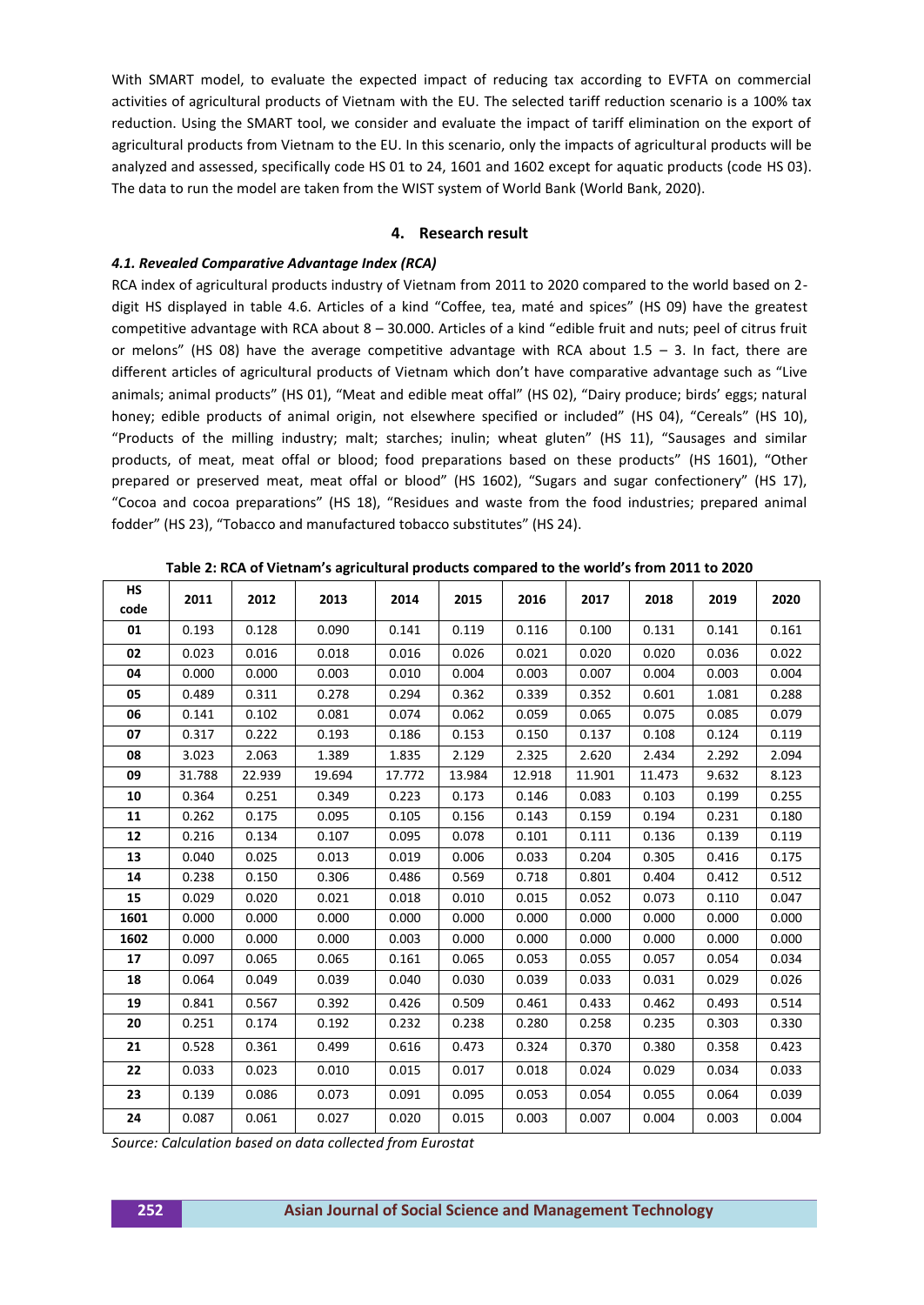Besides, some of articles of a kind have RCA increase such as: "Lac, gums, resins and other vegetable saps and extracts" (HS 13), "Vegetable plaiting materials; vegetable products not elsewhere specified or included" (HS 14), "Animal or vegetable fats and oils and their cleavage products; prepared edible fats; animal or vegetable waxes" (HS 15), "preparations of vegetables, fruits, nuts or other parts of plants" (HS 20). Some articles of agricultural products have RCA strongly decrease such as "products of animal origin, not elsewhere specified or included" (HS 05), "Edible vegetables and certain roots and tubers" (HS 07), "Products of the milling industry; malt; starches; inulin; wheat gluten" (HS 11). This fact results from that many countries in the area have the same structure of exporting agricultural products as Vietnam such as Thailand, China.

# *4.2 Scenerio and result of estimation model*

Within the scope of the article, we use the SMART model to assess the impact of the proposed tariff reduction scenario under the EVFTA on Vietnam's trade in agricultural products with the EU. The selected tariff reduction scenario is a 100% tax reduction. Using the SMART tool, the authors consider and evaluate the impact of tariff elimination on the export of agricultural products from Vietnam to the EU.

The tariff reduction scenatio is evaluated based on model that Vietnam is an export country, tariff reduction in agricultural products exported to the EU. In this model, the result will show the changes of the value of Vietnam's agricultural exports to the EU when tariffs are cut down.

*(1) General information*

Exporting country: Vietnam

Importing country: the EU

Year of surveying tax flow: 2020

*(2) The EU's agricultural products trade impact on Vietnam*

## **Table 3. The EU's agricultural products trade impact on Vietnam**

| <b>HS code</b> | Impact on total trade | <b>Trade creation</b> | <b>Trade diversion</b>  |
|----------------|-----------------------|-----------------------|-------------------------|
| 01             | 0.000                 | 0.000                 | 0.000                   |
| 02             | 0.408                 | 0.173                 | 0.235                   |
| 04             | 0.000                 | 0.000                 | 0.000                   |
| 05             | 0.000                 | 0.000                 | 0.000                   |
| 06             | 0.000                 | 0.000                 | 0.000                   |
| 07             | 0.000                 | 0.000<br>0.000        | 0.000<br>0.000<br>0.000 |
| 08             | 0.000                 |                       |                         |
| 09             | 0.000                 | 0.000                 |                         |
| 10             | 0.000                 | 0.000                 | 0.000                   |
| 11             | 401.834               | 315.533               | 86.301                  |
| 12             | 0.000                 | 0.000                 | 0.000                   |
| 13             | 0.000                 | 0.000                 | 0.000                   |
| 14             | 0.000                 | 0.000                 | 0.000                   |
| 15             | 0.000                 | 0.000                 | 0.000                   |
| 1601           | 4.659                 | 2.536                 | 2.123                   |
| 1602           | 2.818                 | 1.512                 | 1.306                   |
| 17             | 415.957               | 160.912               | 255.045                 |
| 18             | 309.085               | 153.655               | 155.43                  |
| 19             | 816.972               | 418.908               | 398.064                 |
| 20             | 15.411                | 3.712                 | 11.699                  |
| 21             | 2,344.841             | 909.226               | 1,435.615               |
| 22             | 295.419               | 85.647                | 209.772                 |
| 23             | 0.000                 | 0.000                 | 0.000                   |
| 24             | 12.598                | 10.986                | 1.612                   |
| <b>Total</b>   | 4,620.002             | 2,062.800             | 2,557.202               |

## *Unit: thousand USD*

*Source: Summarized from the result of SMART-WITS model*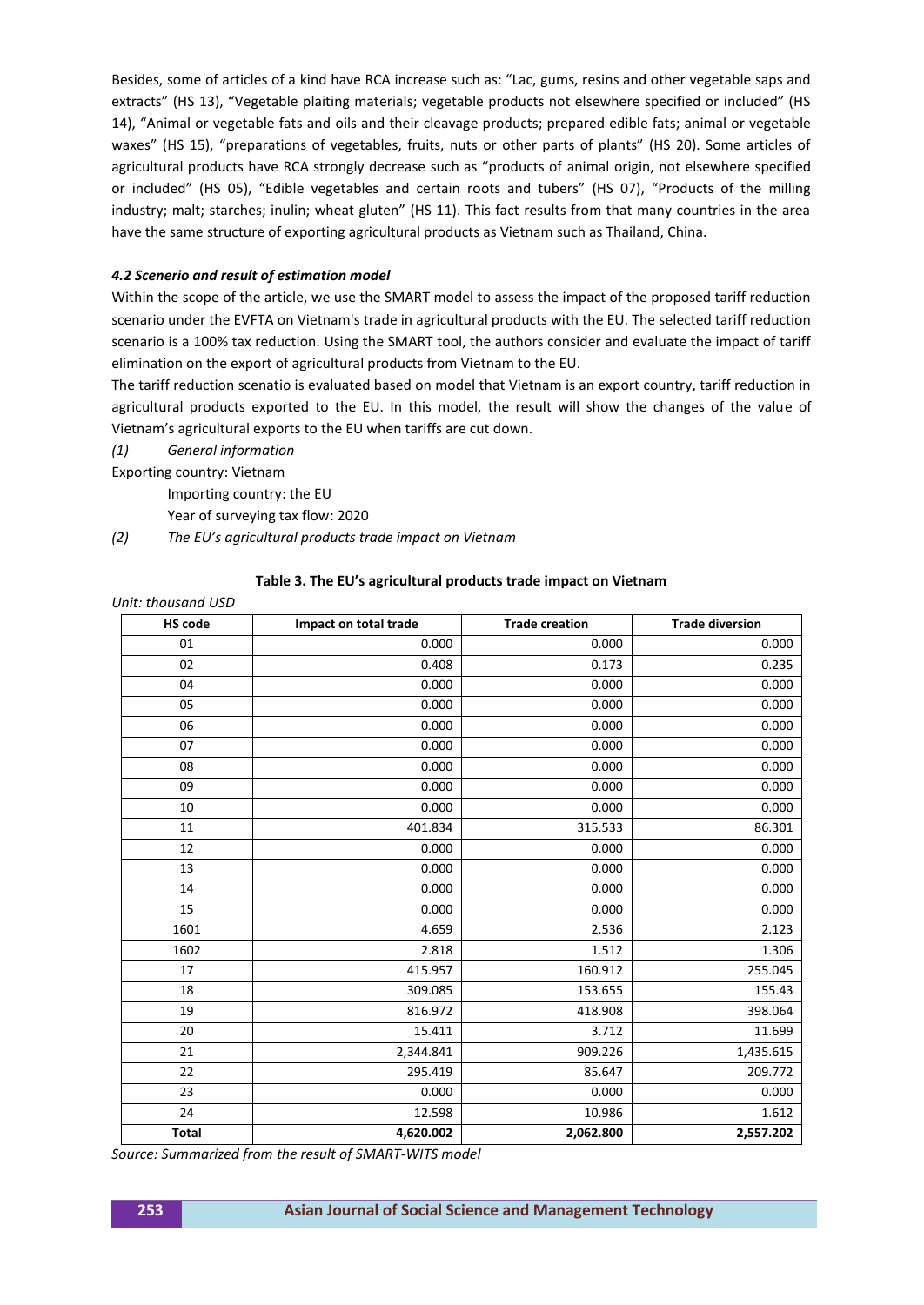Table 3 exlains specifically the impact of definite reduction in tariff in the EVFTA to the value of exporting agricultural products from Vietnam to the EU through the trade creation effect and the trade diversion effect. While, the EVFTA doesn't have any influences on some codes: HS 01, 04, 05, 06, 07, 08, 09, 10, 12, 13, 14, 15, 23. In the rest, the trade creation and trade diversion of the EU to Vietnam are both positive. It shows that exporting agricultural products from different countries to Vietnam is taking place in the EU. According to this, the impact on the total trade is 4,620.002 thousand USD; the trade creation: 2,062.800 thousand USD and the trade diversion: 2,557.202 thousand USD.

Figures from the model for commercial diversion. This shows that the EVFTA, when it comes into effect, will increase the ability of Vietnam's goods to be exported to the EU market. This thing for the goods of Vietnam becomes, more competitive than goods from other competitor countries that export similar goods to the EU and can replace corresponding goods in the domestic market. Therefore, when the EVFTA comes into effect, it will sharply increase Vietnam's export turnover of goods to the EU market.

*The impact of Vietnam's export turnover of agricultural products*

 *Unit: thousand USD*

| onn. mousunu oso |                              |                                |              |          |  |  |  |  |
|------------------|------------------------------|--------------------------------|--------------|----------|--|--|--|--|
| <b>HS code</b>   | <b>Export before changes</b> | <b>Export after</b><br>changes | Value change | % change |  |  |  |  |
| 01               | 11,814.845                   | 11,814.845                     | 0.000        | 0.000    |  |  |  |  |
| 02               | 3,516.669                    | 3,517.077                      | 0.408        | 0.012    |  |  |  |  |
| 04               | 4,166.131                    | 4,166.131                      | 0.000        | 0.000    |  |  |  |  |
| 05               | 8,592.260                    | 8,592.260                      | 0.000        | 0.000    |  |  |  |  |
| 06               | 7,442.049                    | 7,442.049                      | 0.000        | 0.000    |  |  |  |  |
| 07               | 16,541.585                   | 16,541.585                     | 0.000        | 0.000    |  |  |  |  |
| 08               | 976,420.378                  | 976,420.378                    | 0.000        | 0.000    |  |  |  |  |
| 09               | 1,312,494.562                | 1,312,494.562                  | 0.000        | 0.000    |  |  |  |  |
| 10               | 310.783                      | 310.783                        | 0.000        | 0.000    |  |  |  |  |
| 11               | 5,928.422                    | 6,330.256                      | 401.834      | 6.778    |  |  |  |  |
| 12               | 7,556.971                    | 7,556.971                      | 0.000        | 0.000    |  |  |  |  |
| 13               | 946.832                      | 946.832                        | 0.000        | 0.000    |  |  |  |  |
| 14               | 1,374.631                    | 1,374.631                      | 0.000        | 0.000    |  |  |  |  |
| 15               | 11,748.285                   | 11,748.285                     | 0.000        | 0.000    |  |  |  |  |
| 1601             | 14.759                       | 19.418                         | 4.659        | 31.567   |  |  |  |  |
| 1602             | 12.739                       | 15.557                         | 2.818        | 22.121   |  |  |  |  |
| 17               | 2,984.685                    | 3,400.642                      | 415.957      | 13.936   |  |  |  |  |
| 18               | 1,901.127                    | 2,210.212                      | 309.085      | 16.258   |  |  |  |  |
| 19               | 121,230.767                  | 122,047.739                    | 816.972      | 0.674    |  |  |  |  |
| 20               | 85,093.149                   | 85,108.560                     | 15.411       | 0.018    |  |  |  |  |
| 21               | 94,943.454                   | 97,288.295                     | 2,344.841    | 2.470    |  |  |  |  |
| 22               | 6,715.184                    | 7,010.603                      | 295.419      | 4.399    |  |  |  |  |
| 23               | 9,172.577                    | 9,172.577                      | 0.000        | 0.000    |  |  |  |  |
| 24               | 5.661                        | 18.259                         | 12.598       | 222.540  |  |  |  |  |
| <b>Total</b>     | 2,690,928.505                | 2,695,548.507                  | 4,620.002    | 0.172    |  |  |  |  |

**Table 4. The impact of Vietnam's export turnover of agricultural products**

*Source:Summarized from the result of SMART-WITS model*

Table 4 shows the change in export turnover of Vietnam's agricultural products to the EU. It can be seen that the tariff reduction in the EVFTA framework does not bring export benefits for some products; exports of product groups HS 01, 04, 05, 06, 07, 08, 09, 10, 12, 13, 14, 15, 23 have no change before and after tax reduction. In contrast, the remaining groups of students had positive changes.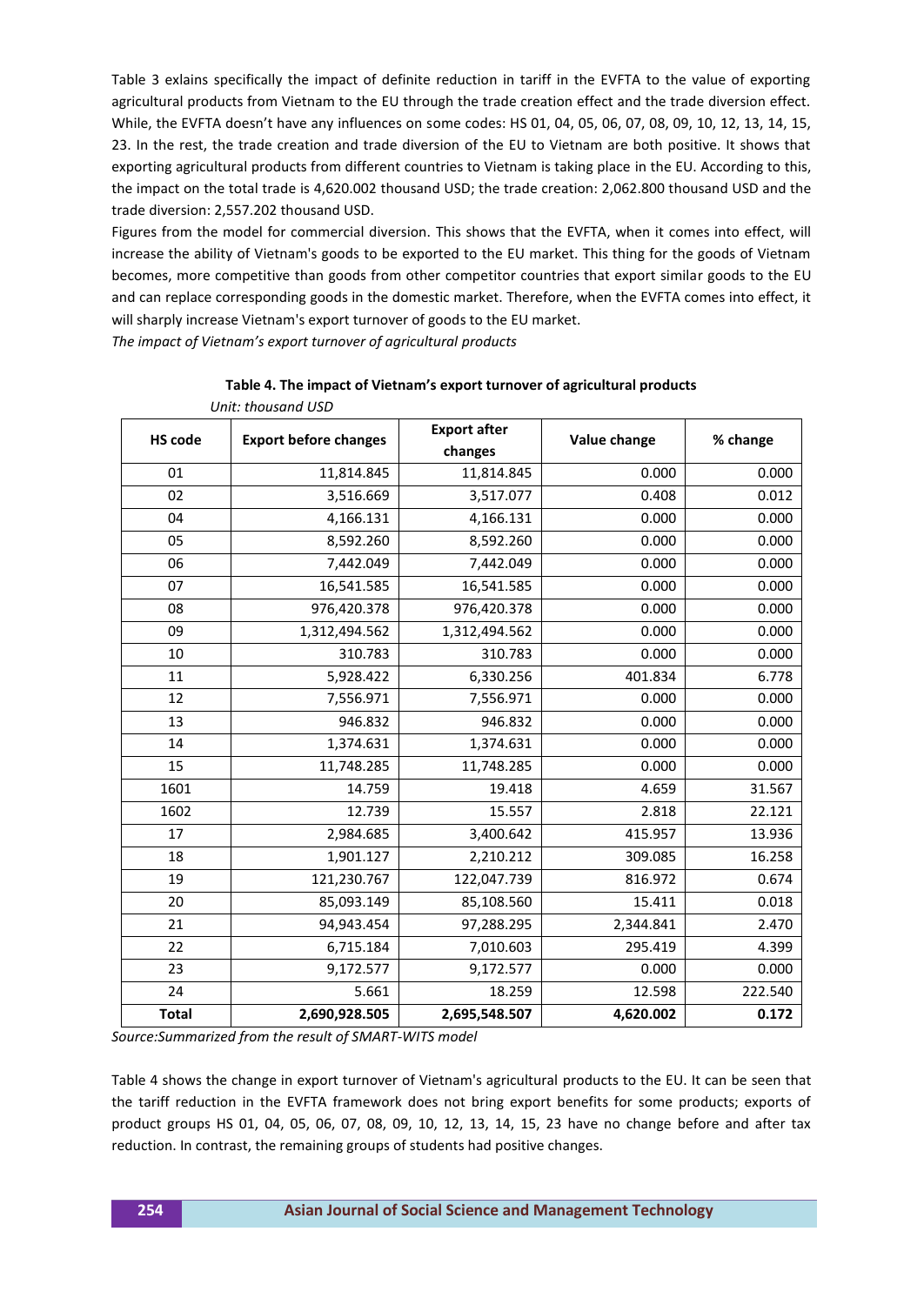# **5. Conclusion and proposals**

## *5.1. Conclusion*

The result of the study shows that the EVFTA comes into effect, which brings a lot of economic benefits to Vietnam as it helps to increase export overturn of agricultural products from Vietnam to the EU. Based on SMART model, the effect of the EVFTA helps to increase 4,620,002 USD and trade diversion effect dominates trade creation effect when it accounts for 55.35% of total trade effect. This shows the increase in export of agricultural products from Vietnam to the EU while tariff reduces to 0%, almost thanks to the low price of agricultural products of Vietnam compared to goods produced from different countries exporting into the EU. Besides, the trade creation effect accounts for a relatively high proportion, about 44.65% of the total trade

impact, showing that under the impact of the EVFTA, Vietnamese agricultural products can compete with and even replace other agricultural products. similar products in the domestic market.

However, the advantage of tariff reduction due to the EVFTA should be considered carefully as competitors are constantly promoting the process of starting, negotiating and signing an FTA with the EU to reduce tariff pressure on their goods expoted to the EU.

#### **5.2. Proposals**

#### *For the government*

The government needs to strengthen the dissemination of information about the EVFTA so that the business community and employees better understand and have knowledge about the commitments made in the EVFTA, thereby, continue to renew thinking and awareness of the EVFTA. At the same time, the government needs to analyze and evaluate the potential impacts of the EVFTA to find out which products are capable of taking advantage of opportunities and those that are subject to great challenges from the EVFTA. On that basis, do a thorough analysis to determine the costs and benefits of opening the market for these items and associated solutions.

For agricultural products, it is necessary to improve the competitiveness of exported agricultural products by ensuring food safety and hygiene, origin, and technological innovation to increase product quality and diversify products. products, attracting more partner countries in the EU. Policies to improve the competitiveness of enterprises need to be focused and supported appropriately, timely and quickly.

#### *For the enterprises*

The enterprises need to show a more proactive spirit in learning about the EVFTA as only when understanding it, we can put it into practice.

Enterprises themselves need to strengthen cooperation, learn from each other, change management and business thinking, link to form production and business chains to be able to gather enough resources to face competitive pressure.

Businesses also need to pay close attention to commitments on sustainable development such as principles and standards on labor and environmental protection because these are issues that the EU is particularly interested in. On the basis of the tasks assigned by the Government in the Government's implementation plan of the EVFTA, ministries, ministerial-level agencies, provinces and cities across the country will develop specific implementation plans of agencies and localities.

#### *For trade associations*

The trade associations need to act as a bridge between the agency that promulgates regulations and legal documents related to the EVFTA, the EVFTA implementing agency at the ministerial, sectoral and enterprise levels. As a bridge, industry associations need to update regulations and legal documents as quickly as possible to businesses, guide implementation, and provide advice and support to answer difficulties for businesses.

Besides, they need to support the access to the markets for businesses. The association needs to review and provide information on the market through the network of trade associations of different countries and Vietnamese embassies in other countries. The process of reviewing and providing information will assist businesses in making appropriate decisions, and at the same time, orient domestic enterprises to establish